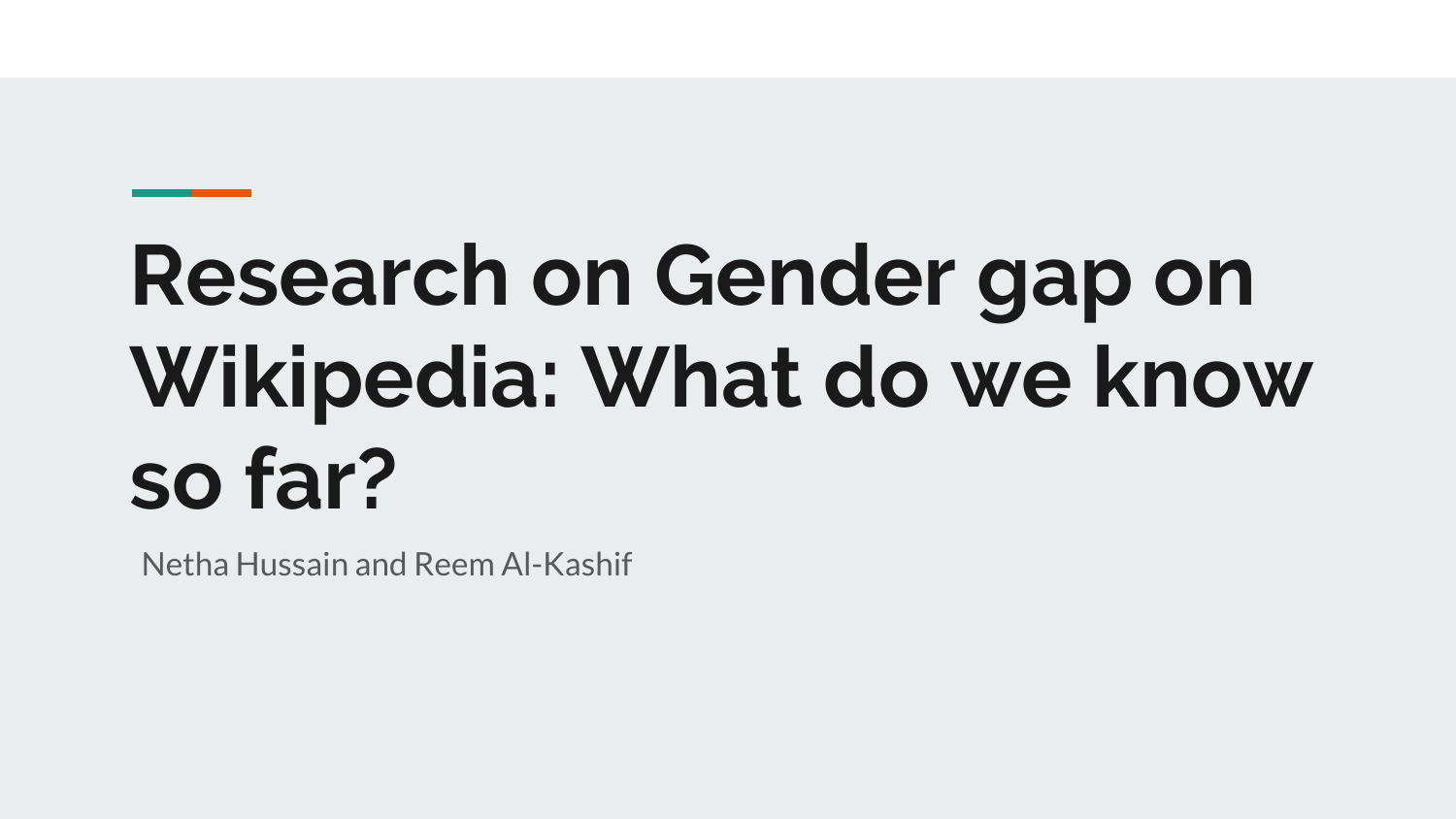#### **What proportion of editors are women?**

Global South User Survey (2014) : 20% female (n=10,061)

Gender micro survey (WMF, 2013) : 22% female (n=32,199)

Editor Survey (WMF, 2012) : 10% female (n=8,716)

Editor survey (WMF, Dec 2011) : 9% female (n=6,503)

- 
- 

Editor survey (WMF, April 2011) : 9% female (n=4,930)

UNU-MERIT/WMF survey (2008) : 13% female (n=53,888)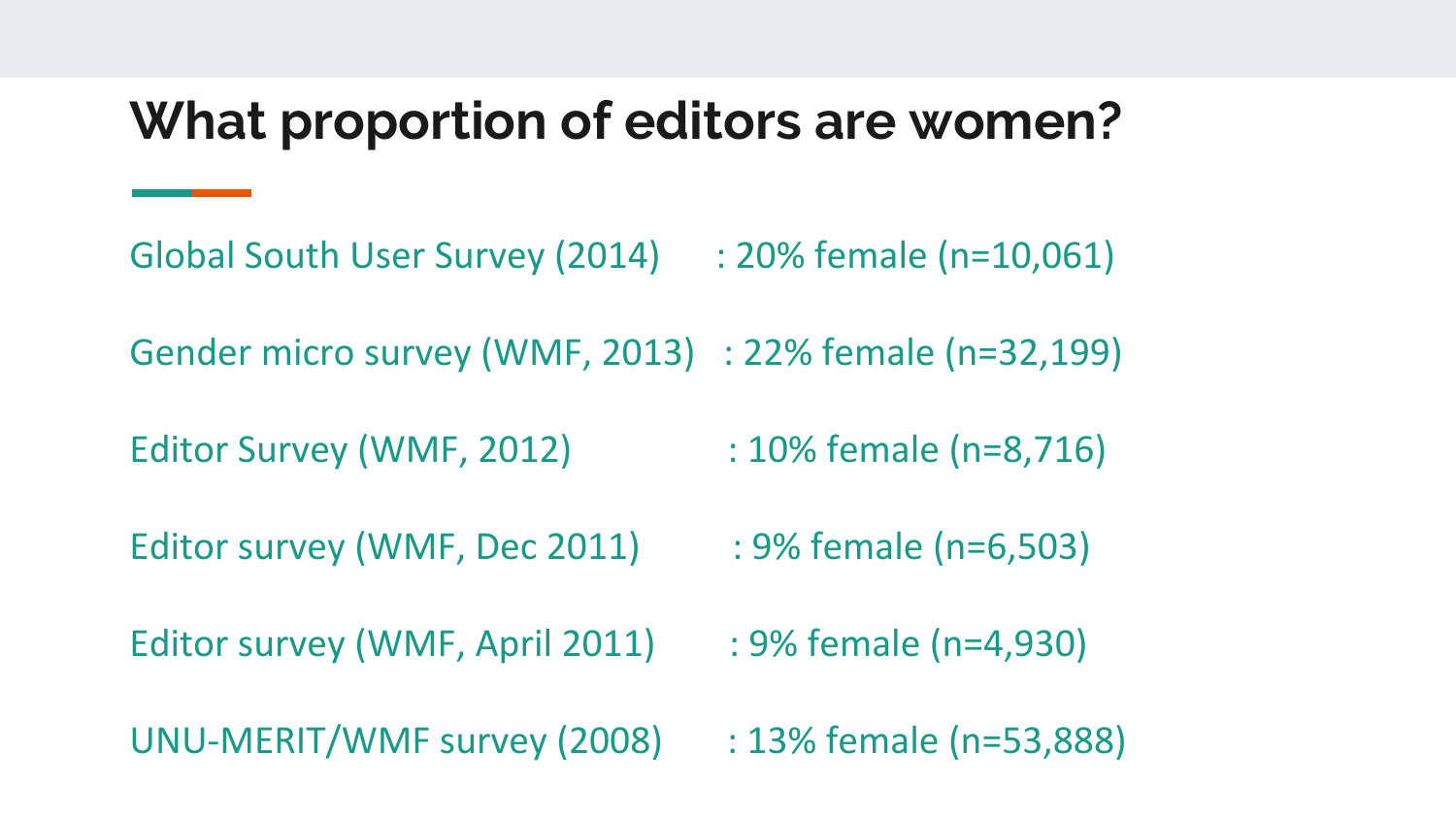# **Are women sufficiently self-confident to edit Wikipedia?**

- Significant differences in self-perceived competence of men and women [Helgeson (2014), sv-wiki]
- Beliefs about one's competence explain a large share of gender gap in Wikipedia editing [Hinnosaar (2015), US population]
- Female Wikipedia users have a lower confidence in their expertise and lower confidence in the value of their contribution. [Collier & Bear] (2012), en-wiki]
- Women readers lack self confidence with respect to their knowledge and technical skills [Protonotarios & Sarimpei (2015)]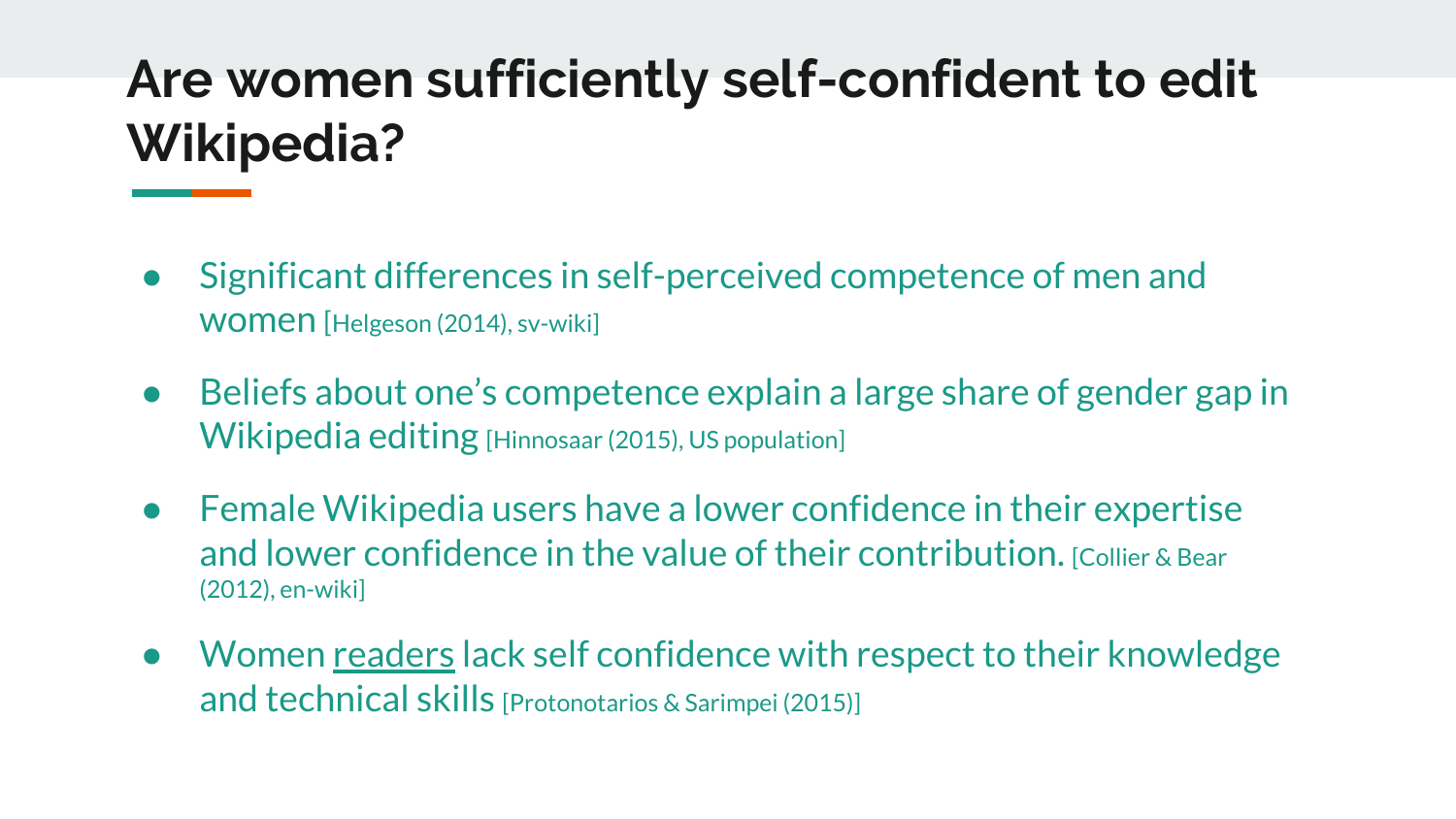#### **Are women's edits reverted more?**

- Female newcomers are reverted more than males, [Lam & Uduwage (2011), en-wiki]
- Being reverted as newcomers has the same apparent effect on males and females [Lam & Uduwage (2011), en-wiki]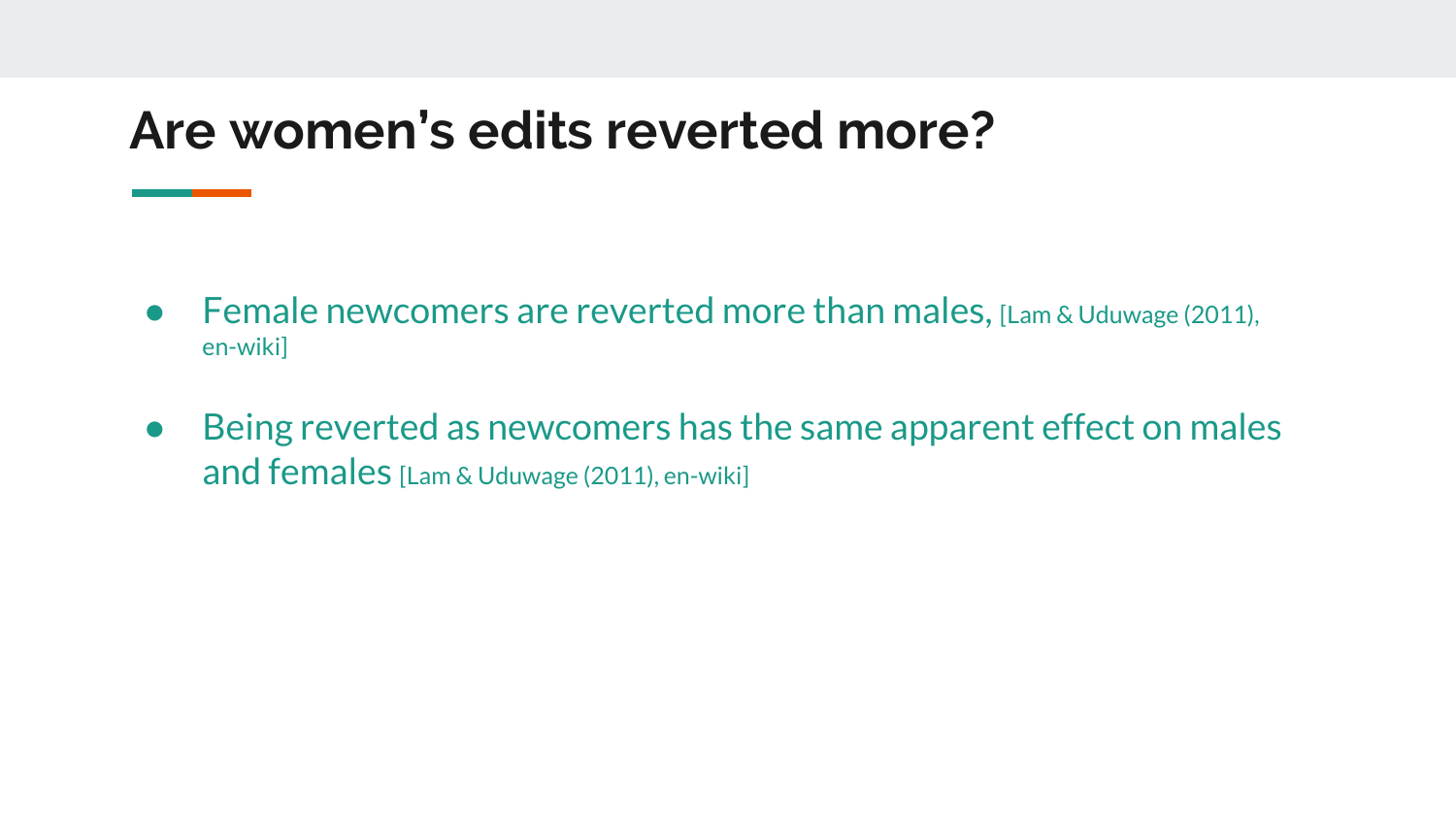## **How does Wikipedia's fighty culture affect women?**

- Female contributors prefer to share and collaborate rather than delete and change. [Collier & Bear (2012), en-wiki]
- Women's behaviors may be driven by personal motivations such as enjoyment and learning. [Protonotarios & Sarimpei (2015)]
- Articles with high female editor concentrations are more contentious. [Lam & Uduwage (2011), en-wiki]
- **Female Wikipedia users perceive high level of conflict.** [Collier & Bear (2012), en-wiki]
- Women report more discomfort in editing other's work (which typically involves conflict) and getting negative responses to critical feedback. [Collier & Bear (2016)]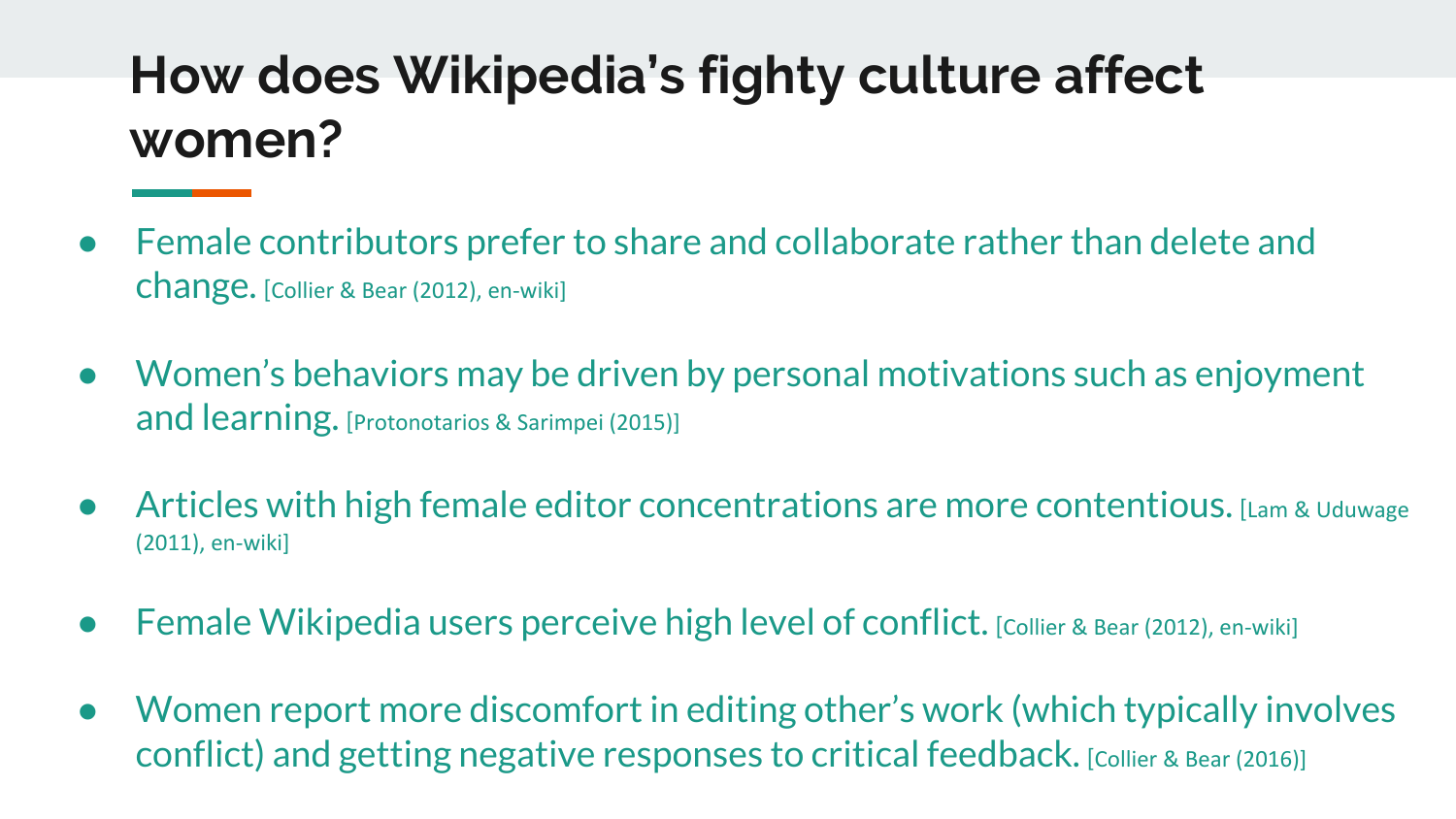#### Women have too little leisure time.

Since there are fewer women leaders, there are fewer role models which women can relate themselves to.

The perception that Wikipedia is a 'male space' dampens the motivation to edit.

Women do not possess devices to connect to the internet, and therefore have poorer internet skills. The use of shared devices in the household is monitored by older men.

Women did not get support from the community when male editors harassed or threatened them

Chakraborty A, Hussain N : Mapping and bridging the gender gap: An ethnographic study of Indian Wikipedians and their reasons to contribute, Wikiworkshop Lyon (2018)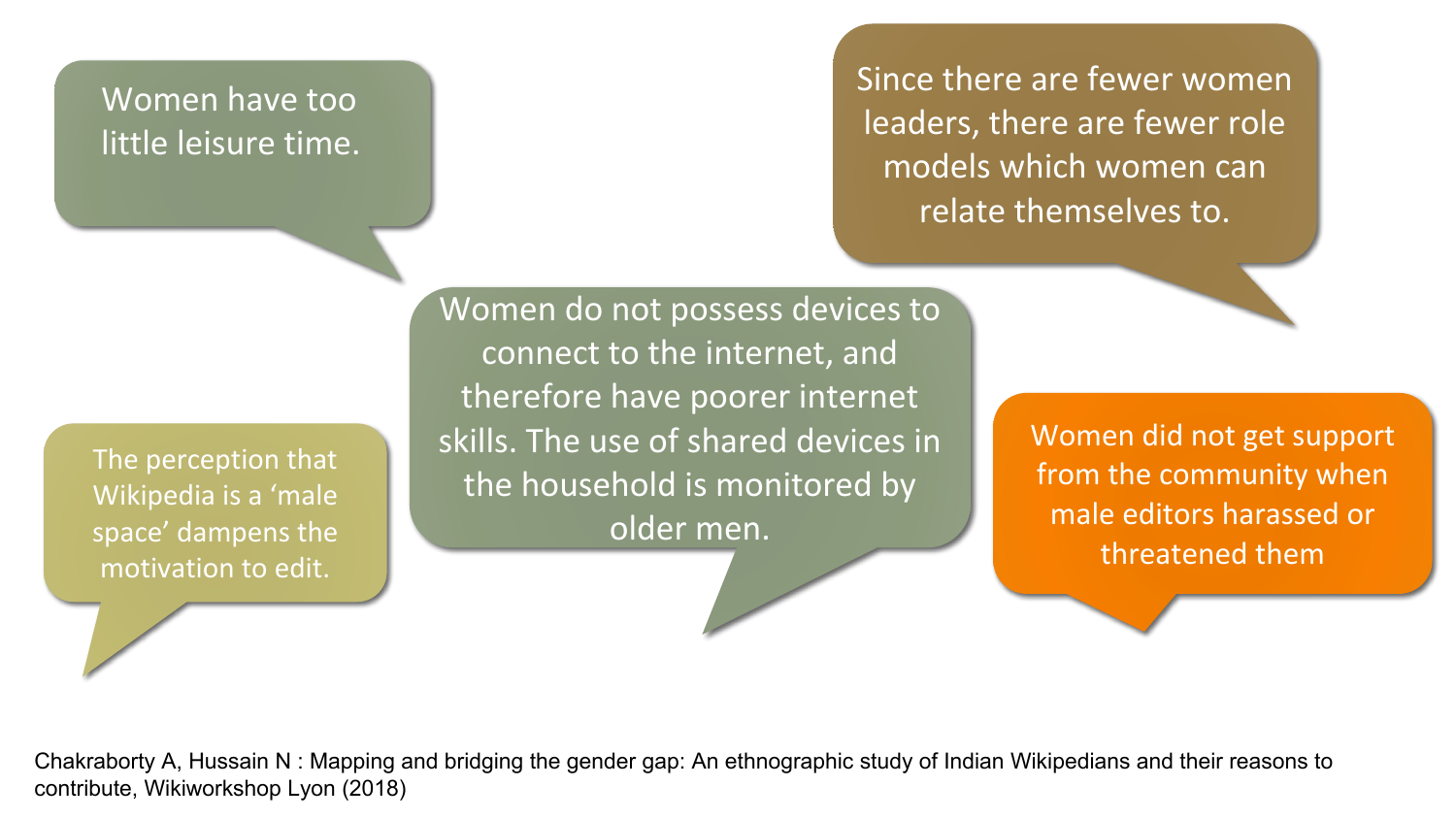### **Takeaways**

- Boost confidence, give invitations for participation
- Think before you revert or change something, especially if the editor is a newcomer
- Support women who report harassment
- Make opportunities for women to socialize with other women leaders
- Make shorter and easier contributions possible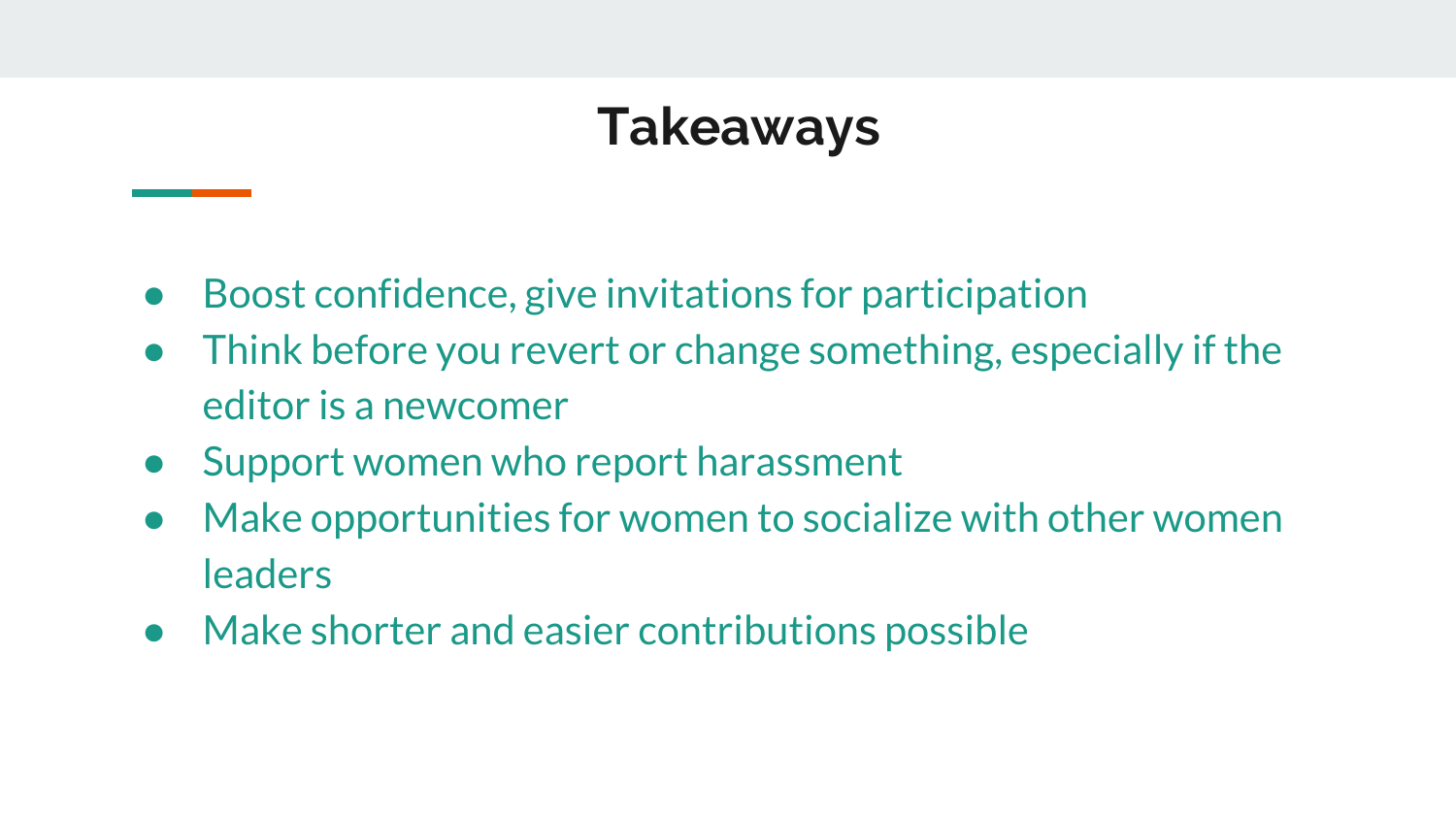# **Do we have enough articles about women?**

- Many missing articles compared to Britannica [Reagle, Rhue] (2011)]
- $-$  It is sometimes harder for women to get articles  $_{[Wagner, et]}$ al. (2016)]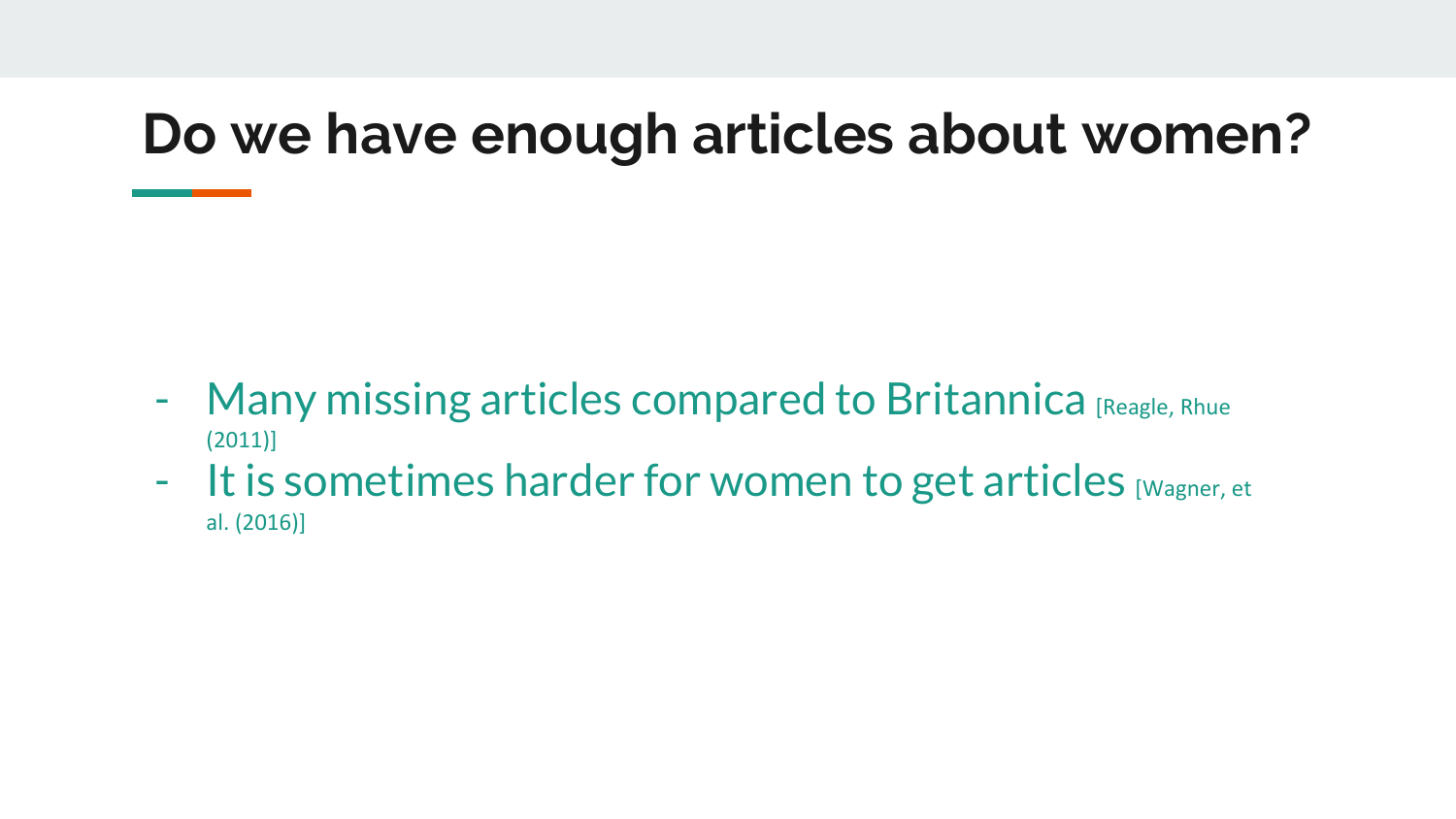### **The good news is...**

This situation has been getting considerably better [Wagner et al. (2015)]. Perhaps due to the changes in the real world (which Wikipedia reflects [Klein et al. (2016]) and/or the various initiatives that have been taking place.

Let's keep it up!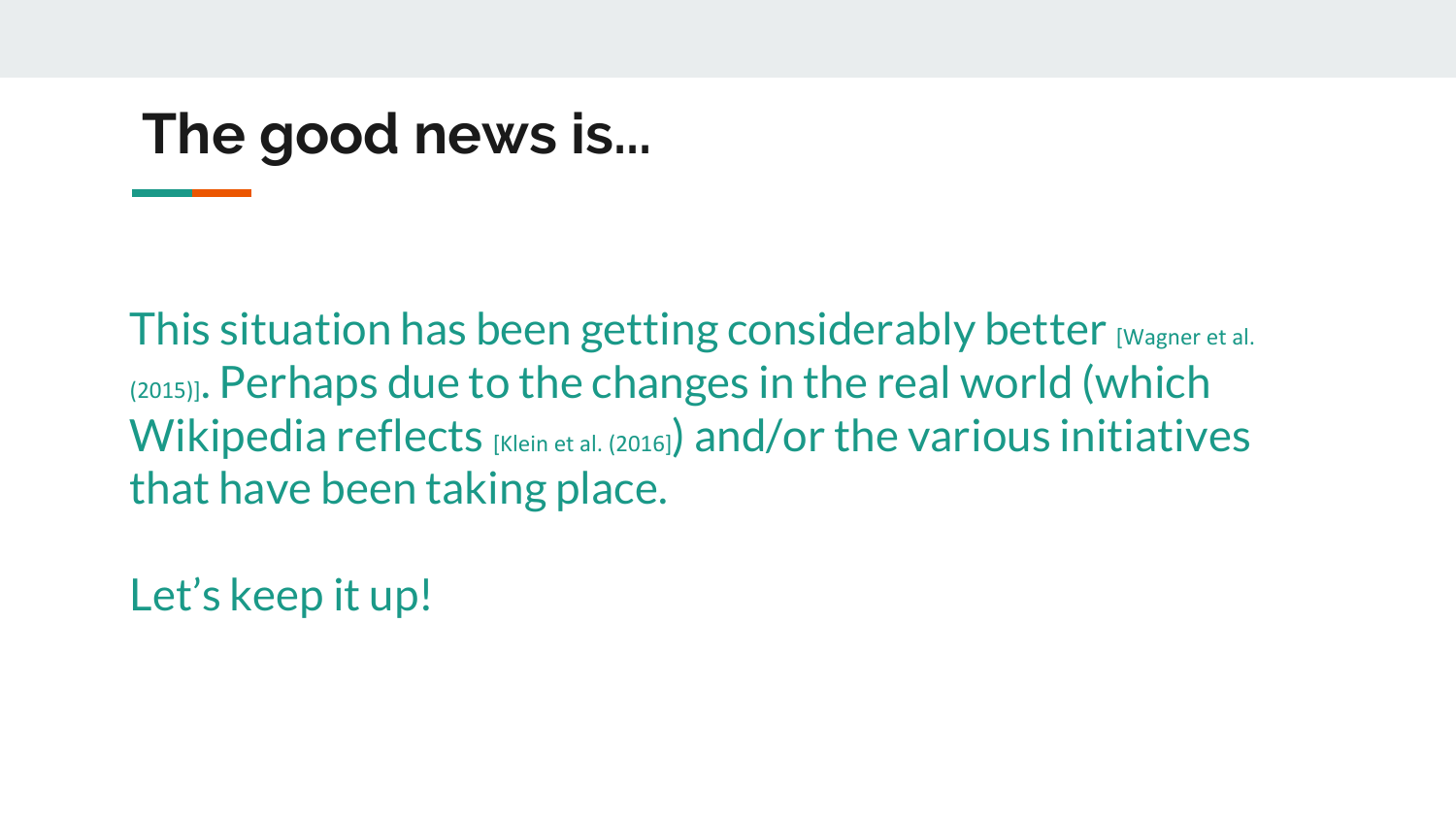# **Do articles about women look different?**

- Internal links frequently lead to articles about men [Wagner et al. (2015)]
- Infoboxes include the "spouse" attribute more than articles about men [Graells-Garrido, Lalmas & Menczer (2015)]
- Articles edited a lot by women are not long enough  $L_{Lam}$ et al. (2011)]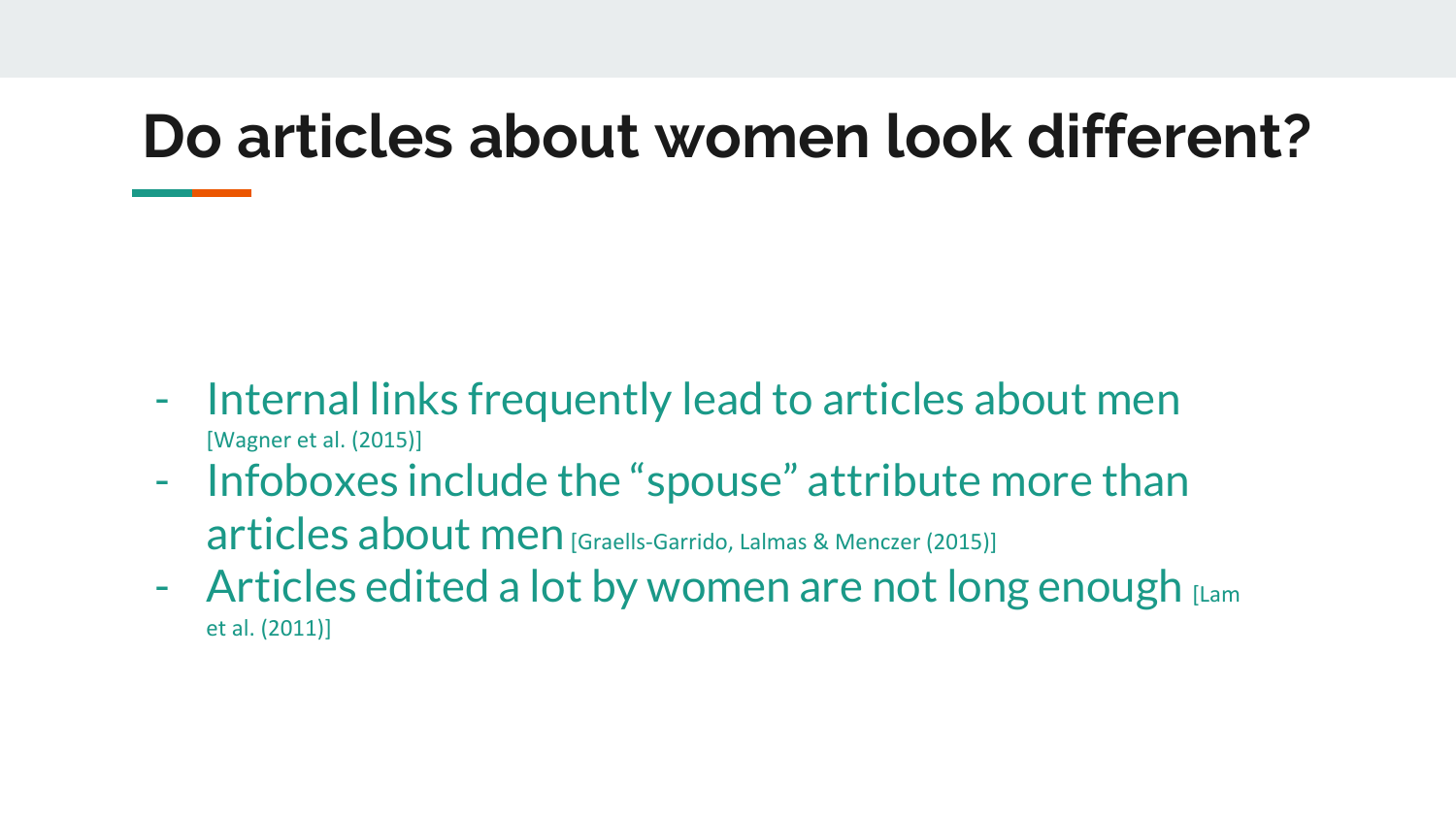**What about the content & language of the articles about women?**

- Relationship and family issues are discussed more [Wagner] et al. (2015), Graells-Garrido et al. (2015)]
- Words that convey subtle bias [Wagner et al. (2015)]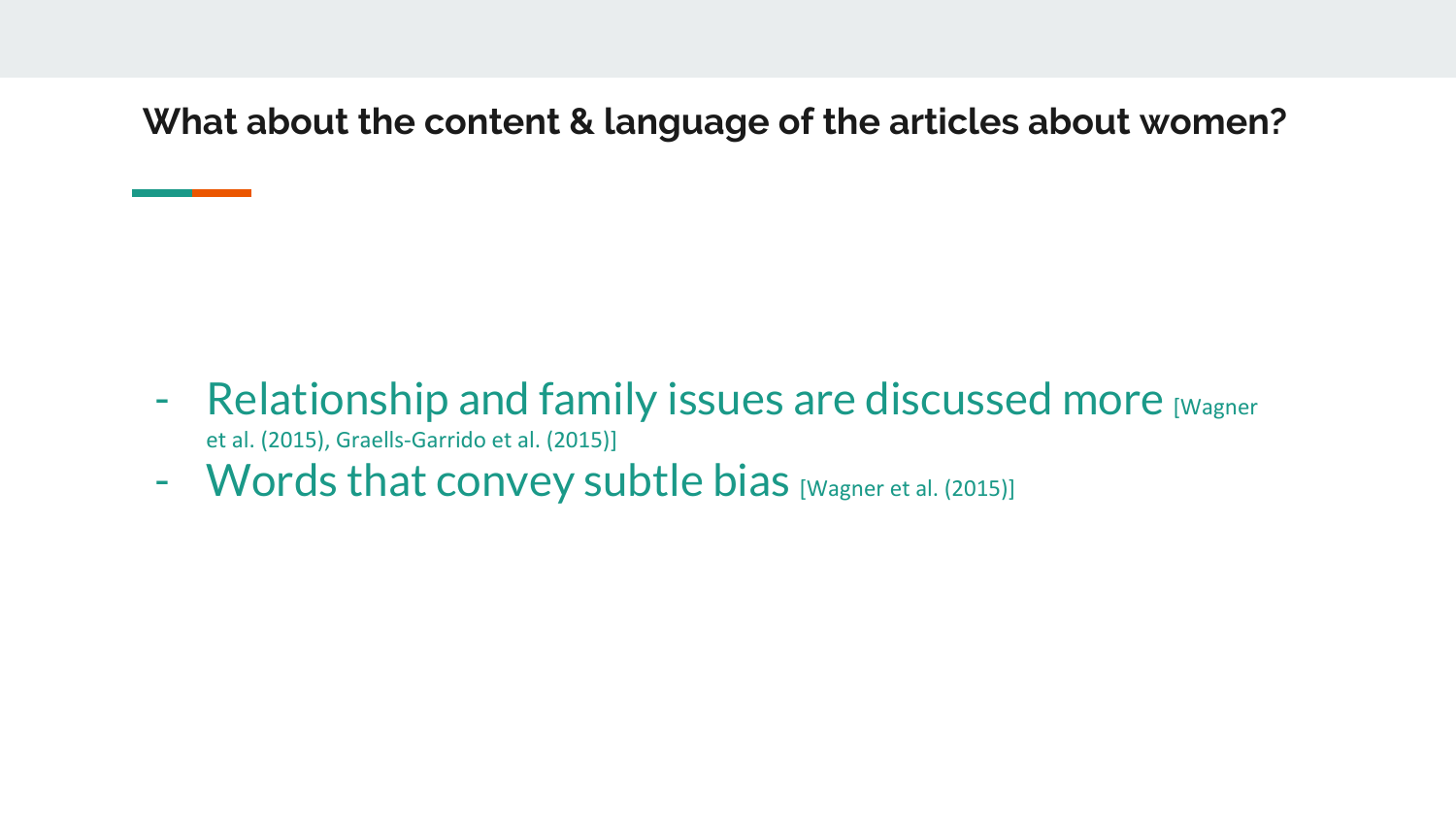#### **Takeaways**

1. Revise & add articles about women especially historic figures

- 2. Extend articles that are heavily edited by women
- 3. Double check notability criteria when it comes to

women

4. Be careful with internal links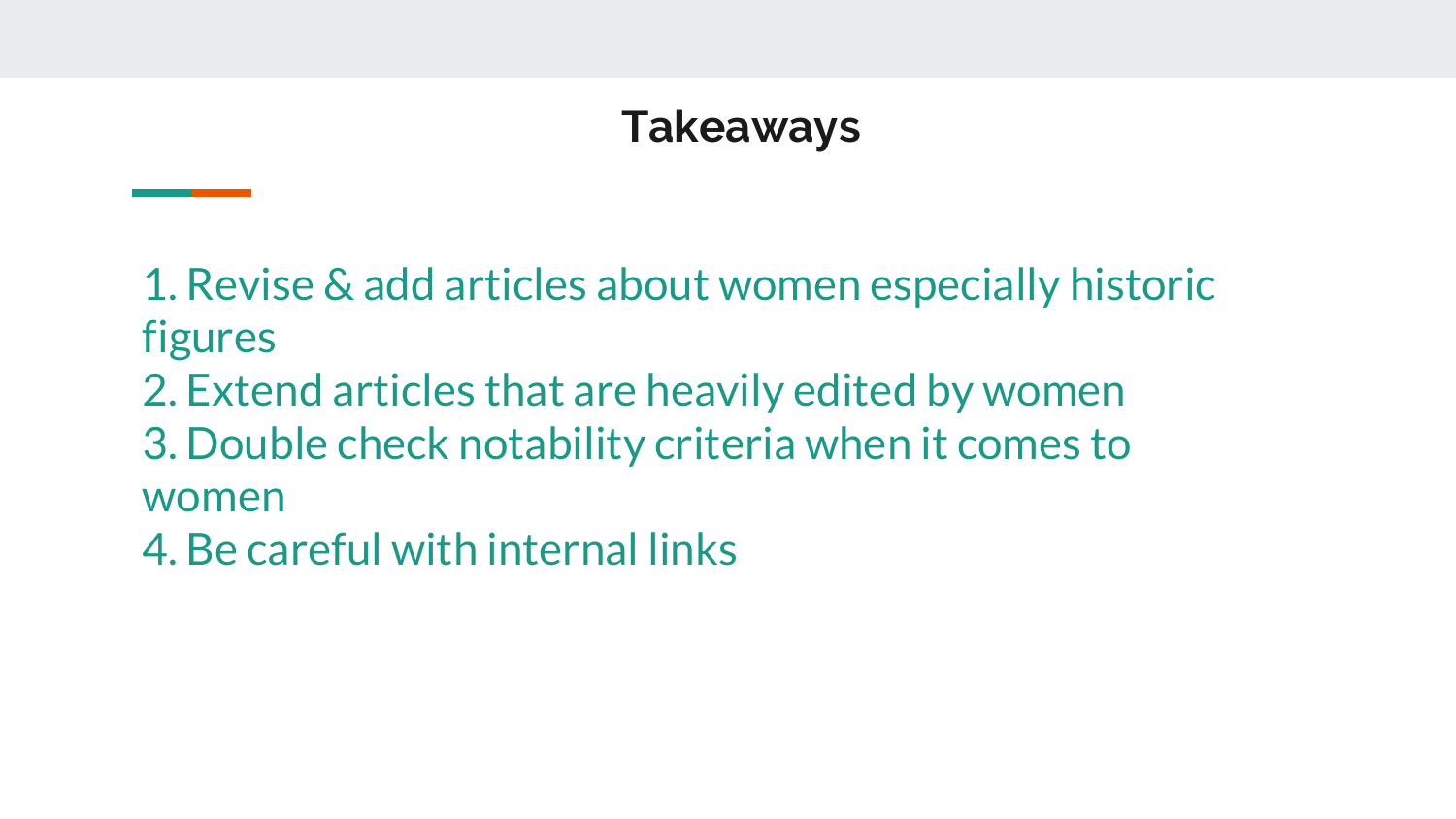#### **Takeaways**

5. Add equal amount of details about all topics in articles about women

6. Reform NPOV policy

7. Avoid using words that introduce bias & use verbs 8. Do more research on more language editions 9. Make sure what you include in infoboxes is not included only because the subject is a woman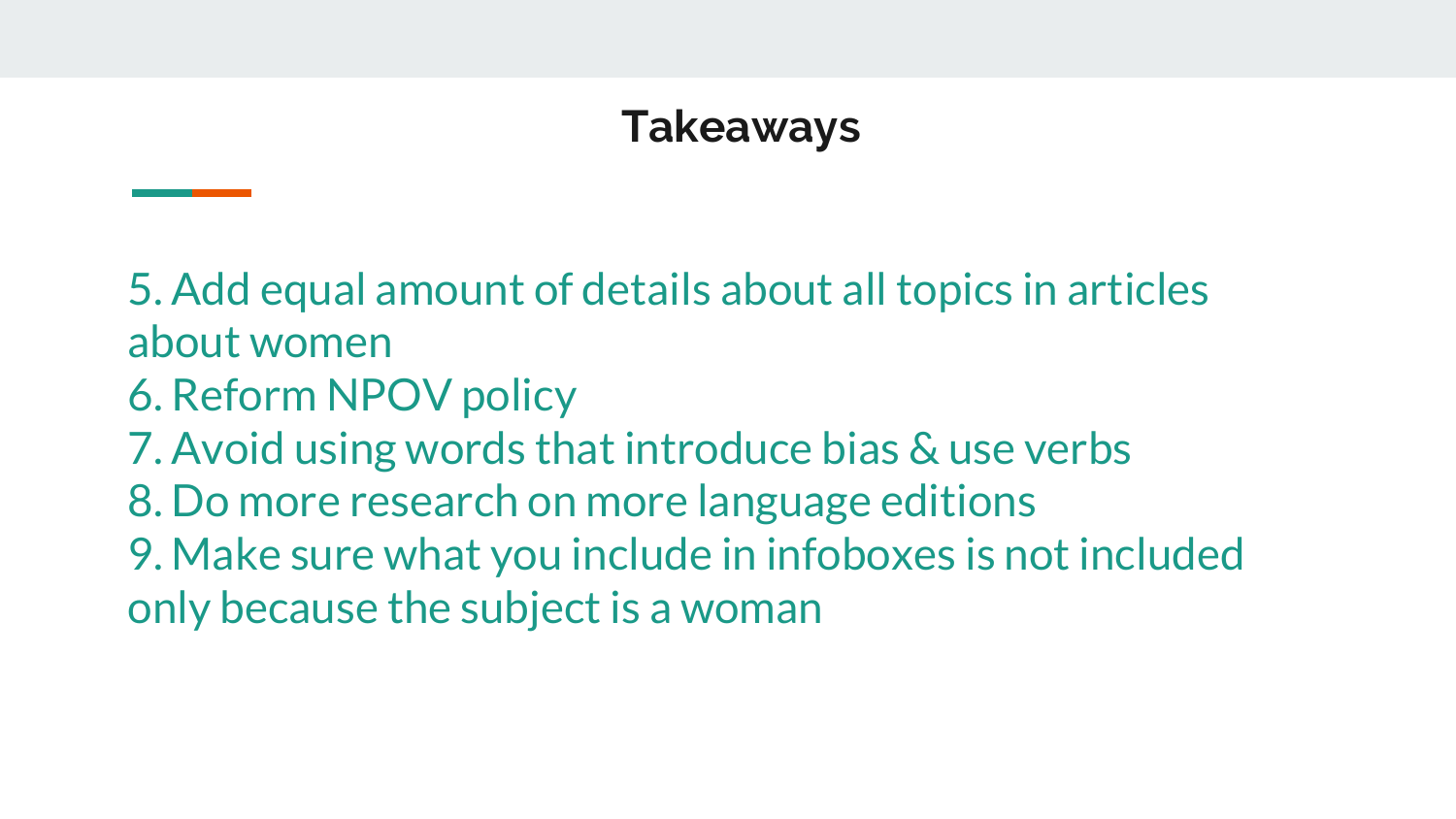#### Wikipedia: Writing about women

From Wikipedia, the free encyclopedia

"WP:WAW" redirects here. For the "words as words" guideline (MOS:WAW), see Wikipedia:Manual of Style/Text formatting § Words as words.

This page is an essay.

It contains the advice or opinions of one or more Wikipedia contributors. This page is not one of Wikipedia's policies or guidelines, as it has not been thoroughly vetted by the community. Some essays represent widespread norms; others only represent minority viewpoints.

When writing about women on Wikipedia, make sure the content and titles do not use sexist language or promote sexist stereotypes.

Women are thought to comprise between 8.5<sup>[1]</sup> and 16.1<sup>[2]</sup> percent of editors on the English Wikipedia. This means that most articles are written by men, as are most of the content policies, including the notability and referencing policies. Those policies determine which articles about women can be hosted and frame how they are written.

The combined effect of personnel and policy is the gender imbalance of our content. As of 5 March 2018, 267,241 biographies on the English Wikipedia were about women (17.49%) out of 1,527,862 overall.<sup>[3]</sup> As a result of sourcing and notability issues, almost all biographies before 1900 are of men.<sup>[a]</sup> Achieving gender balance, diversity and fairness is in the interests of all editors and readers.



Shortcut

WP:WAW

https://en.wikipedia.org/wiki/Wikipedia:Writing\_abo ut women#Gender-neutral language